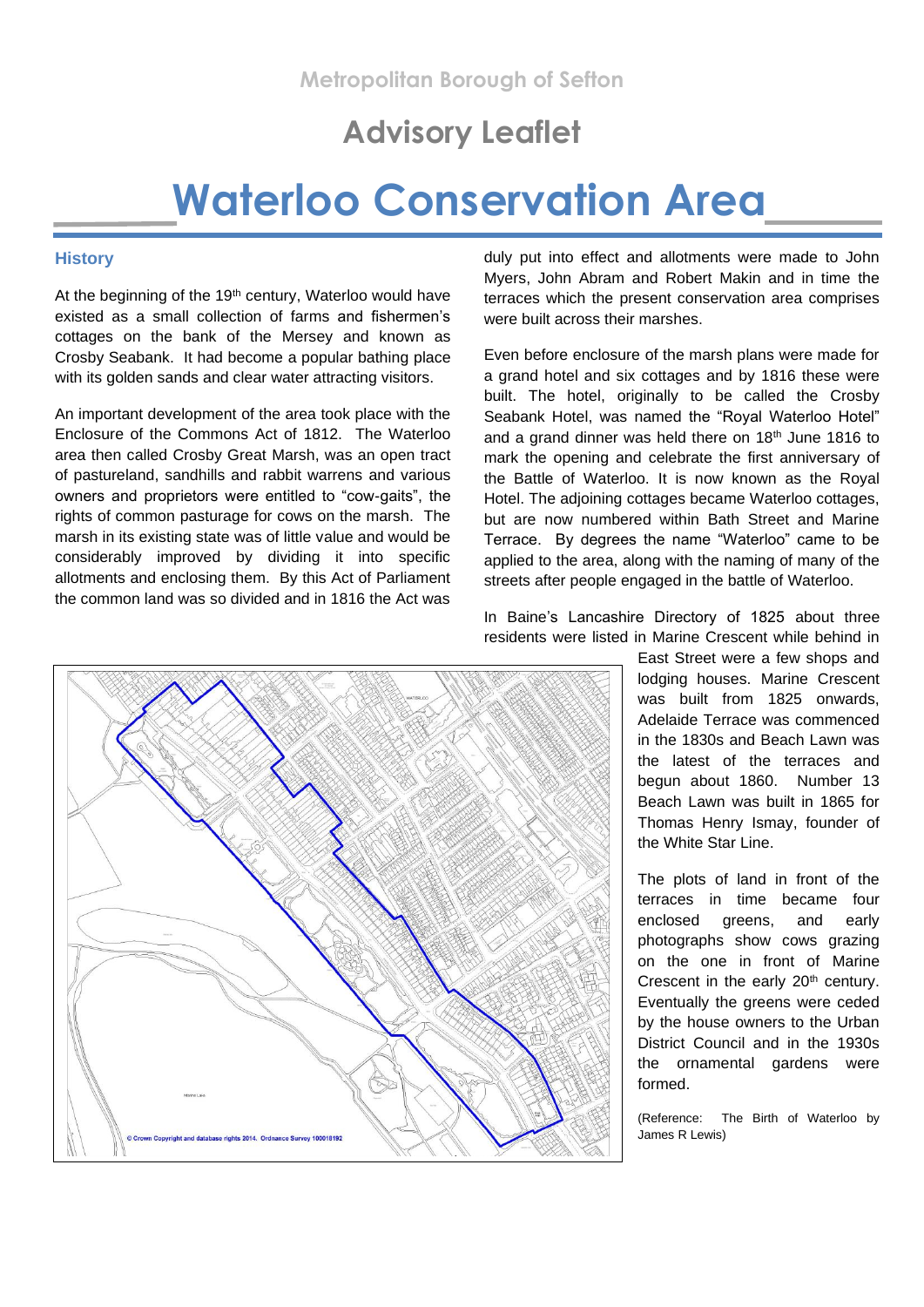

No. 2-4 Adelaide Terrace

# **The Conservation Area**

The Conservation Area has important environmental qualities that should be conserved and enhanced. There are a number of factors which contribute to the character of the Waterloo Conservation Area. Firstly the four terraces which comprise the Conservation Area are relatively uniform in scale and layout but within the overall form there is a wealth of detailed variation in the design of standard building components. Secondly, front doors, French windows, bay windows and cast-iron or timber verandahs have been attractively detailed and proportioned to exploit the seaboard aspect with its wide views of the estuary and the shipping lanes. Thirdly the variation in the axis of terraces with their long front gardens and their relationship with the Marine Gardens forms a unique seaside environment. Fourthly to the rear there is an interesting relationship between the scale and style of outbuildings of the terrace and adjacent terraced housing on Bath Street and East Street.

Most of the houses within the conservation area are listed Grade II on the Statutory List of Buildings of Special Architectural and Historic Interest in Crosby. It was in recognition of the significant grouping of these buildings, that in 1972, the former Borough of Crosby designated Waterloo a Conservation Area under S277 of the Town and Country Planning Act 1971.

The conservation area was extended in 2000 to encompass the series of gardens which front the terraces. These were developed during the 1930s and largely retain their original features, layout and character; they also provide an attractive setting and outlook for the listed buildings.

# **Additional Planning Powers**

It is not the intention of the Council to prevent all change in the conservation area, but rather to ensure that new developments, alterations or extensions are in keeping with its historic character and that any harm is balanced against wider public benefits.

Conservation Area status means that the Council possesses a number of statutory powers to safeguard against some changes. These are special planning controls which relate to specific works which would normally be considered 'permitted development', i.e. works which would not require planning consent.

# **Within the Conservation Area the following additional planning powers apply:-**

# **If a building is a Listed Building additional special controls will also apply.**

- Any proposal involving the demolition of any part of a listed building will require listed building consent. Demolition of an unlisted building, subject to some minor exceptions, will require planning permission.
- Anyone wishing to cut down, top, lop or uproot a tree with a stem diameter of 75mm or greater measured at 1.5m above ground level must give the Local Planning Authority six weeks written notice of their intention to do so (a "Section 211 notice" under the Town and Country Planning Act 1990) subject to specific exemptions. Within this time the Authority may grant consent for the proposed work, or they may consider making a Tree Preservation Order. It is an offence to carry out tree works without permission.
- There are greater restrictions over 'permitted development' rights for the alteration and enlargement of dwellinghouses, and on the provision, alteration or improvement of outbuildings within their curtilage. Development to the side of buildings, or two storey development to the rear will require planning permission.
- Dormer windows will require planning permission, and in some cases, other changes to roofs and chimneys may require planning permission.
- The cladding of any part of external walls in stone, artificial stone, pebble dash, render, timber, plastic or tiles requires planning permission.
- Planning permission is needed for satellite dishes where they are to be located on a chimney, wall or roof slope which faces onto a highway.
- Micro-generation (e.g. wind turbines/solar panels) installations will require planning permission in some cases.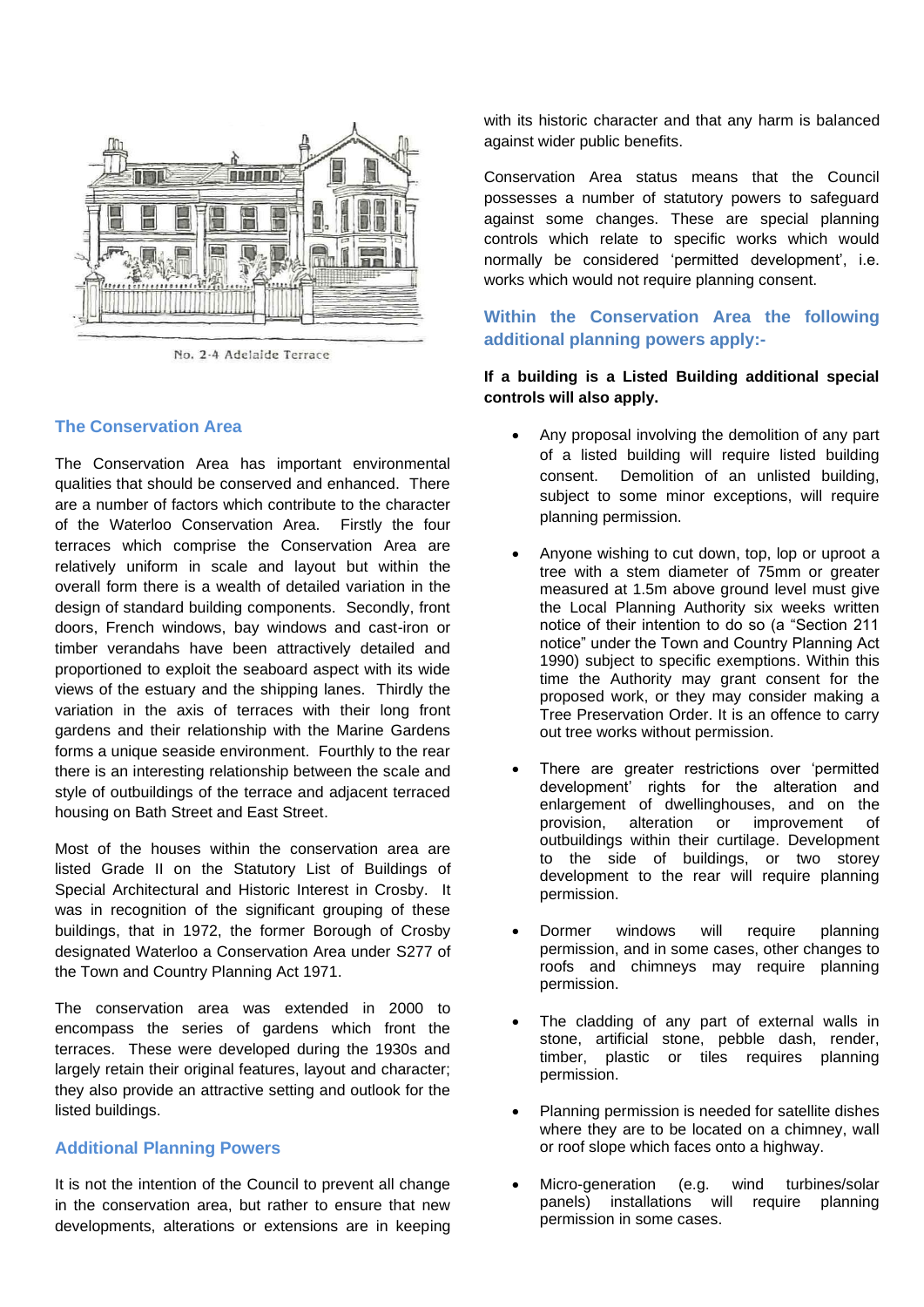For up to date advice on what needs planning permission go to [www.planningportal.gov.uk](http://www.planningportal.gov.uk/) In considering proposals for the alteration of buildings, the Council will pay special regard to

- The retention, replacement and restoration of historical details and features of the houses and their gardens, including layout, boundary walls and railings, and outbuildings behind the main terraces.
- The design and detail of extensions and alterations to existing buildings, which will be expected to be sympathetic to the architectural and historic character of the building as a whole and to the setting of that building.
- The design of any new building (including form, massing, scale and materials) and its integration with its immediate surroundings and the special architectural and visual qualities of the Conservation Area
- The retention and preservation of existing trees and the provision of further appropriate landscaping.
- The retention and enhancement of views into and



Cast Iron Verandah No. 7 Beach Lawn

out of the area, vistas within the area and the general character and appearance of the street scene and roofscape.

# **Guidance notes for planning applications**

#### **Pre-Application Advice**

You can request advice from the planning department prior to submitting a formal application. In some cases we make a charge for this service. Forms are available on the Council's website.

#### **Planning and Listed Building Consent Applications**

A Heritage Statement will be needed to support your application; this should include an explanation of what the significance of the property is, and what impact the proposals have on that significance.

Outline applications will not usually be considered.

#### **Demolition**

The demolition or redevelopment of any building of architectural or historic value, particularly if a listed building will only be permitted in exceptional circumstances. Demolition would not be permitted unless the Local Planning Authority is satisfied that the building cannot be used for any suitable purpose and it is not important enough to merit the costs involved in its preservation. Any consent to demolish would normally be conditional on the building not being demolished before a contract is made to carry out redevelopment. This redevelopment must be of a high standard of design.

# **Conversion, alteration or extension of listed houses**

It is unlikely that Listed Building Consent or planning permission would be granted for any proposals which caused major alteration to the external elevations or rooflines of the buildings, except where such work is for the removal of unsympathetic extensions and the restoration of the house to its original appearance.

Listed Building Consent may be required for works which would normally be Permitted Development for a single family dwelling. The "mews" at the rear of the main terrace have a special historic character and proposals for the conversion of these former coach houses, together with the extensions at the rear of the terraces are also subject to requirements for Listed Building consent and will be considered in light of the guidance notes set out below.

Extensions at the rear of houses in the main terraces will be considered on their own merits, depending on whether there is need for the addition and the impact on the individual features of the listed building and its setting.

In general when undertaking building refurbishment there will be a requirement to replace like with like using traditional materials and techniques as far as possible and carefully matching new work to existing.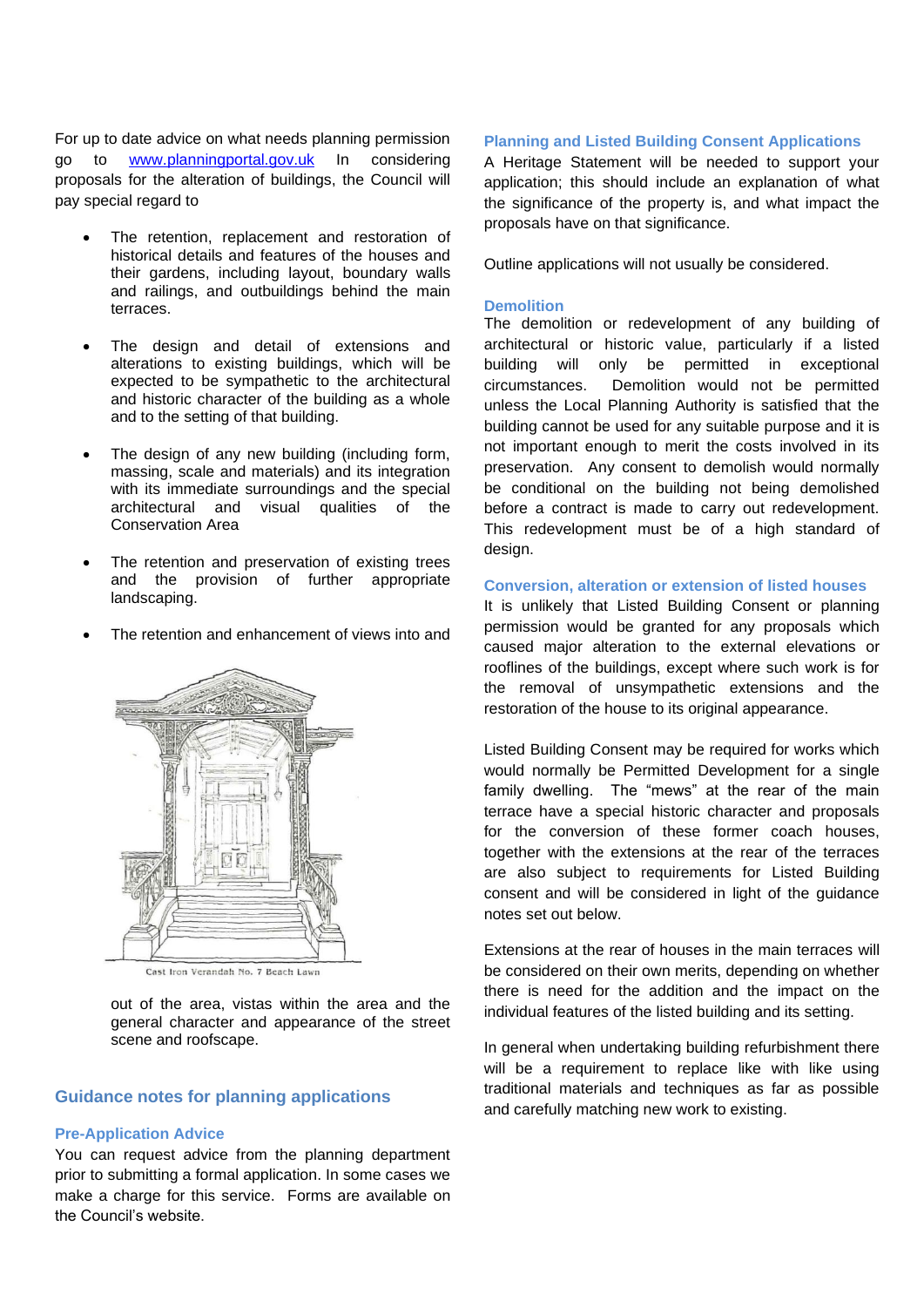#### **Conversion of former outbuildings**

Conversions of the outbuildings to residential will require careful attention to ensuring that their original features are properly preserved. In submitting applications detailed plans will be required showing all the changes to the internal and external fabric and features of the building. The services of an architect familiar with the requirements of listed building legislation is strongly advised.

In converting these buildings their character and appearance will change. It is important that conversions be sensitive to the original nature and form of these modest buildings. Original shopfronts and windows should be retained or restored to their original appearance. No additional windows or doors should be created; the humble character of these buildings should remain intact.

# **Notes on the Use of Materials**

#### **Stucco and plaster work**

Stucco or plaster mouldings and similar details should be replaced in their original form and pattern if missing or damaged. Care should be taken to use correct mixes and finishing coats, bearing in mind that the original finish of stucco work was usually flat oil paint on a smoothly finished surface. Textured renderings of any type as a replacement for stucco will not be granted consent and should be avoided.

#### **Brickwork**

Brickwork should neither be painted nor rendered unless this was part of the original design of the buildings. Areas of brickwork requiring renewal should be replaced with matching or second-hand bricks to the original bond. Materials or techniques for brick pointing must be compatible with existing brick construction which is generally in lime mortars; samples should be prepared to obtain the correct match. Dark mortars in hard cements are not acceptable.

#### **Stonework**

Stonework should be left unpainted unless there is sufficient evidence to suggest that it was painted as part of the original design. Cleaning should not normally be carried out unless the dirt is damaging the surface of the stone. Listed Building consent for cleaning may be required, and techniques used should be carefully chosen with the advice of a specialist. Minor repairs using resin-based materials may be allowed but otherwise repairs should be carried out using new stone.

#### **Windows**

Care should be taken to ensure that 'reveals' are retained. This is important for practical (weather protection) as well as aesthetic reasons.

When repairing/replacing windows care must be taken to retain and restore details. Imitation 'leaded' lights should always be avoided whilst aluminium and UPVC windows have a different surface finish, are likely to have different detailing and proportions to the existing and consequently are likely to detract from the character of the building.

Replacement of windows will usually require listed building consent. In general the replacement of all or part of any window should match the original design in all respects. Frontages of the terraced properties tend to be mid-late Victorian timber sash windows with large panes of glazing, some with margin lights. Windows to the rear of the earlier terraces are generally Georgian style multipaned timber sash windows. Windows within the coach houses would also originally display this multi-paned Georgian style. Large scale drawn details of replacement windows will be required before Listed Building Consent can be granted. In general replacement of windows with non-traditional materials such as aluminium or plastic is not acceptable. Care must be taken when repairing windows to retain and restore associated details such as shutter boxes and decorative blind boxes. If windows are proposed to be inserted into the former coach house doors, these should entail a simple glazed design



No. 22-28 Bath Street and Royal Hotel, Marine Terrace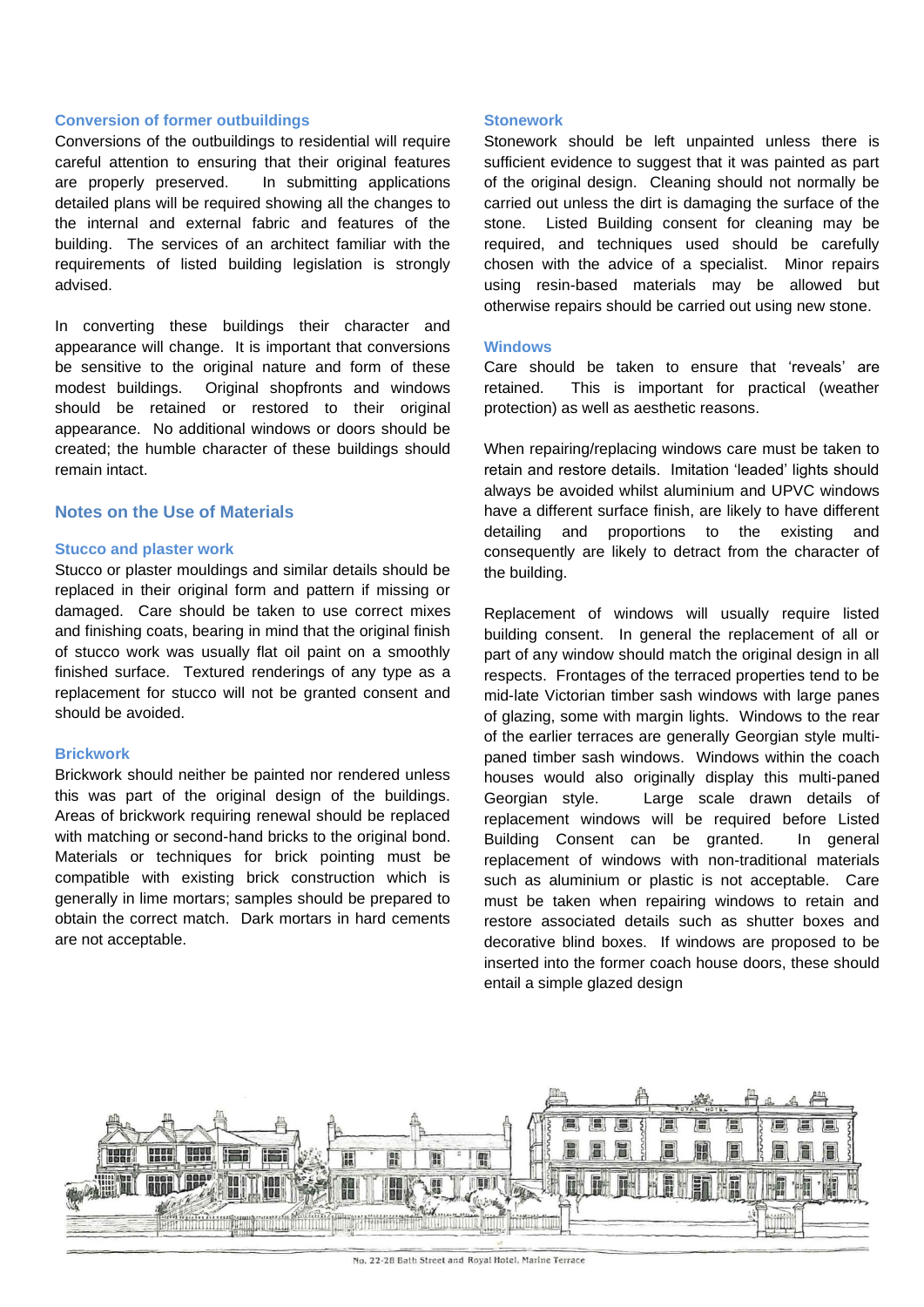#### **Doors**

Existing historic panelled doors and associated details such as thresholds, architraves, transoms and fanlights should be repaired and retained where possible or replaced in replica. Care must be taken to retain and reuse existing door furniture and fittings. Mass-produced doors will not be acceptable as replacements for original doors.

Front doors and garage doors within the outbuildings should be of simple wooded boarded ledged and braced designs with a simple architrave. Metal up and over style garage doors should be avoided.

#### **Dormer windows**

In general no alteration to the existing roof lines will be permitted. Where dormer windows have been constructed in more recent times, encouragement will be given to building owners to remove these and return the roof to its original shape. Where possible the impact of recent dormer windows should be reduced by painting in a dark grey colour, e.g. B.S. 00 A13.

New rooflights should not be inserted on street facing elevations of either the main properties or outbuildings. They should be positioned flush with the slope of the roof.

#### **Roofs**

The only acceptable material for roof replacement or repair is new or second hand welsh slate to match the thickness and sizes of the original materials. In general in the conservation area, felting of existing roofs or replacement with other forms of roofing will not be acceptable.

#### **Chimneys**

Existing chimney stacks form an integral part of the appearance of the terraces and create an interesting 'roofscape', in general consent will not be granted for the demolition of chimney stacks. Stacks which become redundant should be capped and ventilated, keeping the existing chimney pots. Where stacks become unsafe these should be carefully taken down and rebuilt to their original design and height.

#### **Porticoes, porches and verandahs**

Cast-iron and glass, or cast-iron and leaded roof verandahs are a characteristic feature of many of the listed buildings within the conservation area. All repairs to lead roofs must be carried out to the standards and recommendations of the Lead Development Association using the correct code of lead and taking care with detailing.

Cast-iron supports should be repaired or re-cast if necessary, matching existing detail in all respects. The replacement of verandahs or porch roofs with bituminous felt coverings of any kind is not acceptable. All re-cast or repaired ironwork must be protected from the sea air using an appropriate paint system.

#### **Boundary Walls and Gates**

Wherever possible original cast iron railings should be repaired, or if necessary replaced to the original patterns in cast iron. Where missing gates or railings are reinstated designs should match or complement existing patterns within the terrace. Stone plinths, gate piers and copings should be treated in the same way as stonework on the houses themselves, as should existing stuccoed or brick boundary walls. The replacement and reinstatement of original boundary walls and railings will be encouraged.

#### **External Painting**

The use of bright or obtrusive colours should be avoided. Wherever possible, the choice of colour scheme to suit individual owners taste should be made with reference to the overall appearance of the terrace concerned and the colour scheme chosen should be co-ordinated with adjoining houses. This is particularly so in the more unified architectural character of Adelaide Terrace and Beach Lawn. The following choice of colours is provided as a guide:

| Item                      |               | Type of paint                                        | Colour<br>(British<br>standard)                                                                                            |
|---------------------------|---------------|------------------------------------------------------|----------------------------------------------------------------------------------------------------------------------------|
| Existing<br>Walls         | <b>Stucco</b> | Flat Oil paint                                       | Off-white or light<br>pastel colours e.g.<br><b>B.S. 00 A01</b><br><b>B.S. 04 B15</b><br>B.S. 04 B21<br><b>B.S. 10 B17</b> |
| Window Frames             |               | Gloss oil Paint,<br>Moisture<br>controlling<br>paint | White or off-white<br>e.g. B.S. 00 E55                                                                                     |
| Doors                     |               | Gloss oil paint;<br>avoid stains                     | Strong colours are<br>acceptable                                                                                           |
| Verandahs                 |               | Gloss Oil paint                                      | Black or<br>white<br>depending<br>on<br>material<br>and<br>position                                                        |
| Cast<br>Railings<br>gates | Iron<br>and   | Gloss Oil paint                                      | <b>Black</b>                                                                                                               |